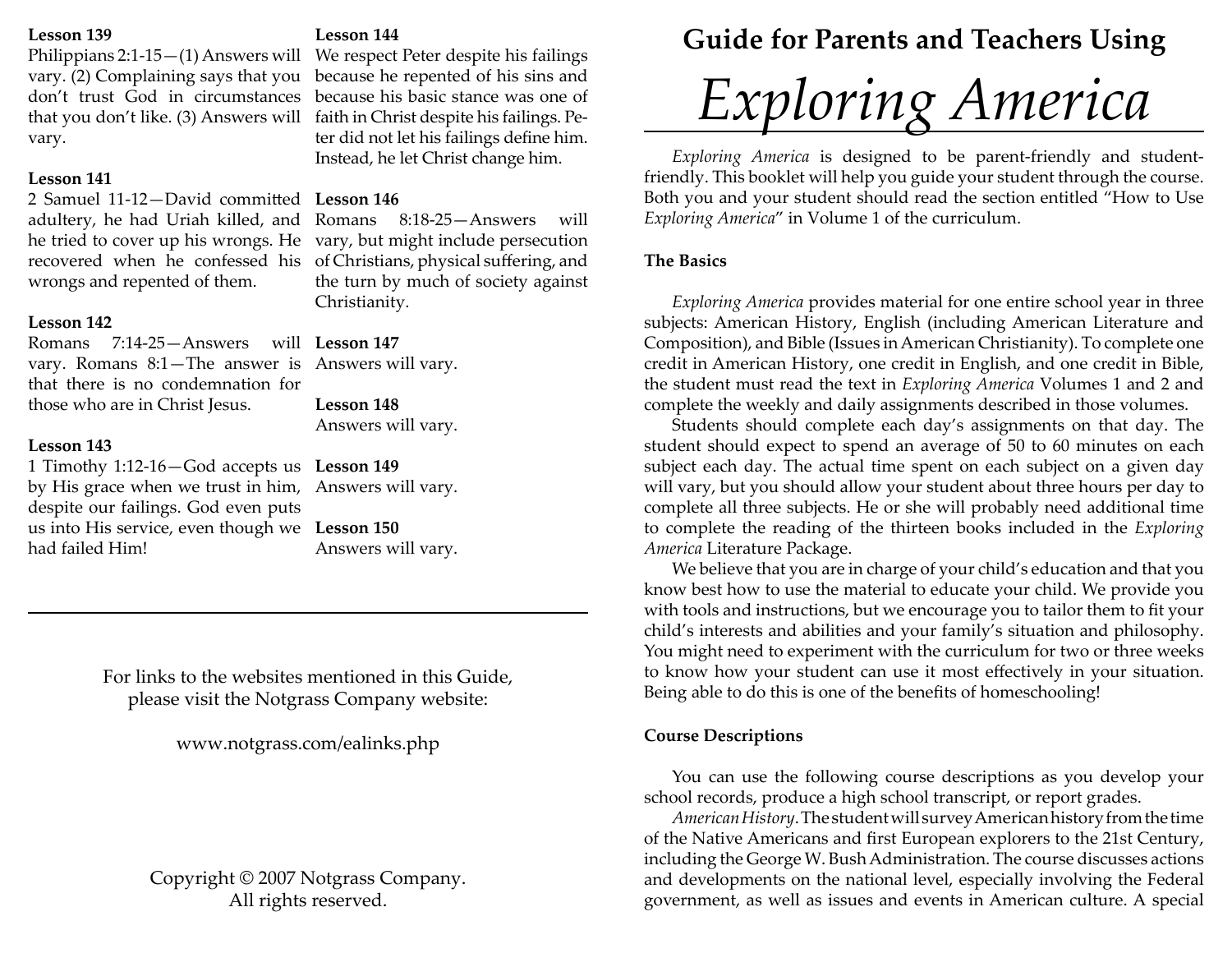emphasis is placed on the role of slavery and subsequent racial issues in American history. The student will read a significant number of original documents and speeches while studying the narrative of lessons.

*English (American Literature and Composition)*. The student will read classic works of American literature, from *The Scarlet Le tt er* to *The Giver*. The literature will include novels, short stories, essays, autobiographies, memoirs, poetry, and hymns. Emphasis is placed on how the literature reflects the historical settings in which the works are set. The student will also have a weekly writing assignment, most of which are based on historical issues from the various periods of American history, with additional re fl ective writing based on the literature that is read. The writing assignments will take several forms, including essays, editorials, speeches, and letters. A research paper is assigned in the second half of the course.

*Bible: Issues in American Christianity.* The student will examine developments in American religious history, from the role of religion in the founding of the colonies to contemporary moral and spiritual issues such as abortion and evolution. The student will study American religious movements such as the First and Second Great Awakenings, Fundamentalism, and groups founded in America. The student will also study how religion and spirituality have played a role in the unfolding of American history. Bible studies bring Biblical teachings to bear on the historical issues discussed.

### **Suggestions for Grading**

*History*. The elements that can make up the history grade include the lesson review questions, the questions on the readings, the weekly quizzes, and the fi ve-unit tests, all of which are in the *Quiz and Exam Book*. You can give equal weight to each element, or you might choose to give greater weight to one or two components.

*English*. The elements to be graded include review questions on the literature, the fi ve-unit tests, and the writing assignments.

*Bible*. The elements to be graded include the daily Bible study questions, the weekly memory verse, the review questions in the *Quiz and Exam Book* on the Bible Study lessons, and the fi ve-unit tests. The parent can decide whether to have the student say the memory verse aloud or write it out. The parent can also decide when this memory work will be expected during the unit. The goal is that, by the end of the school year, the student will have thirty verses treasured up in his or her heart.

Note: The answers to the questions in the *Quiz and Exam Book* are provided in the answer key that comes with it.

You might also want to grade the additional brief writing assignments that are given at the end of some lessons. In addition, you might choose

people faced to continue living this Him. way when they became Christians; other answers possible. Empha-**Lesson 132** ses: Titus needed to emphasize the Luke 1:41—According to the Bible, transforming power of grace, self-an unborn child is a baby, a person. discipline, godly living, and "loving what is good."

### **Lesson 126**

Luke 4:18-19—He saw His mission physical abilities are created by as reaching out to the weak, the God. have-nots, and the people that society rejected.

# **Lesson 127**

Luke 6:1-11—Jesus challenged their God's Word with the development attitudes, their teachings, their religious system, and their position of zhenitsyn power. He might challenge today's leaders on their wealth and worldly **Lesson 136** lifestyles, divisions within Christendom, the focus on church finances, and the lack of concern for the poor. Other answers possible.

# **Lesson 128**

cated, the handicapped, the immi-Christ was proclaimed. grant, and the Muslim.

# **Lesson 129**

An attitude of repentance would vary. prevent many interpersonal confrontations and judgmental attitudes toward others. People would be more sympathetic toward what he would either be released or be exanswers possible.

### **Lesson 131**

Psalm 139:13-16—The unborn child to the Philippians and continue his is created by God, is precious in His ministry.

style on Crete, the temptation that sight, and is known intimately by

# **Lesson 133**

Exodus 4:11—This verse says that the unborn child and the child's

# **Lesson 134**

More interest in profits than in treating people right, departure from of cults, the failings listed by Sol-

Various answers possible. Answers God without fear. Some preached might include the poor, the unedu-out of poor motives, but at least Philippians 1:12-18—Paul was in prison, and his imprisonment for the gospel had become known throughout the praetorian guard and to everyone else. In addition, others were emboldened to speak the word of

### **Lesson 137**

Philippians 1:18-21—Answers will

### **Lesson 138**

others were going through. Other ecuted. He preferred to depart and Philippians 1:22-26—Paul knew that be with Christ, but he believed that he would be released. This would mean that he would be able to come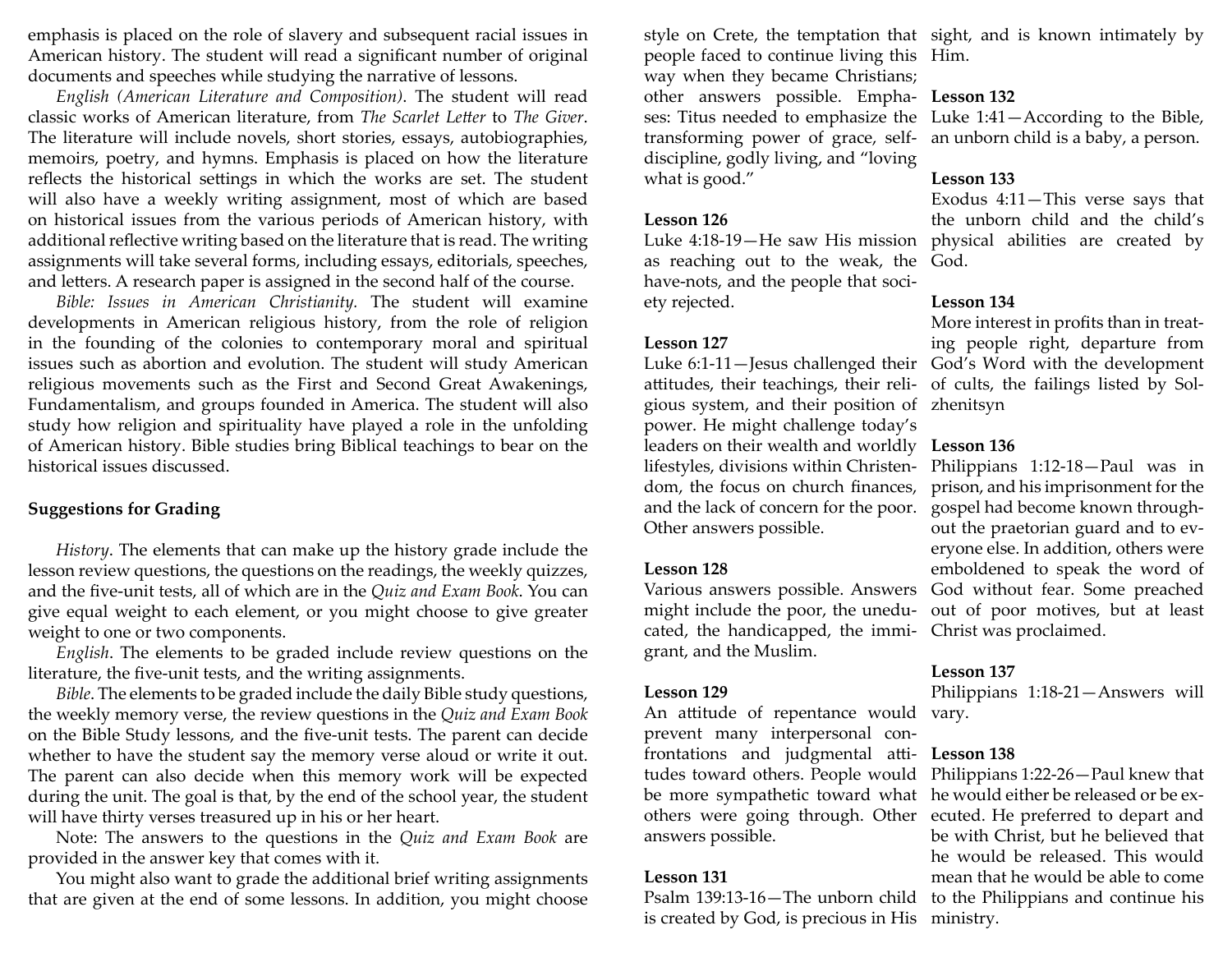faith—wards o ff arrows the enemy shoots at you; helmet of salvation you use to attack the enemy

### **Lesson 113**

the truth, prayer and Bible study, training. being strong in the grace that is in Christ Jesus, and other matters. You Lesson 119 can be in the fight by being respect- Advantages: ability to worship and God.

### **Lesson 114**

not need to entangle himself in civil-ment ian life; an athlete has to compete according to the rules; a hard-working **Lesson 121** farmer can receive the bounty of his Luke 12:48—We have been entrusttian must avoid being entangled well for the Lord. with things of the world so that he can serve effectively in the Lord's **Lesson 123** army.

### **Lesson 116**

Answers will vary.

### **Lesson 118**

ings of Scripture, although loyalty to one's country is not the same as **Lesson 124** loyalty to God. We can be thankful Challenges: Opposing false teachers,

protects the mind and therefore your pend on the state for training their entire ability to function; sword of children. Parents have the responthe Spirit, the word of God—what sibility for training their children. Fighting the good fight of faith in- (or public schools) might do that cludes living by faith, standing for would negatively affect the parents' the examples of good traits we see. Psalm 146:3—Parents should not de-If the state does anything that helps this, so much the better; but parents need to be aware of things the state

ful of others and aware of your own teach as we see fit without persecustruggles but firm in your faith in tion; disadvantages: can get com-2 Timothy 2:1-7—(1) A soldier does freedom provided by the governfortable in our freedom and take it for granted, might not have a strong faith if it is dependent on religious

crop. (2) A soldier might try to carry ed with greater prosperity, health, his civilian belongings with him, or and educational opportunities, and he might be preoccupied with rela-greater ability for communication tionships with civilians. (3) A Chris-and travel. We need to use these

Matthew 22:-15-22—Respect for they live, the cars they drive, and so one's government is an element of forth. The world tempts us to follow a Christian's following the teach-its ways because it looks successful. 1 Timothy 2:9-10—People often want to be liked and accepted by their peers, so they try to conform to their peers' speech and habits, the way they dress, the clothes they wear, the kinds of houses in which

for our blessings in America and for challenging the predominant life-

to grade some of the weekly writing assignments as history or (where appropriate) Bible assignments instead of as English assignments. You might want to give the research paper one grade for history and another grade for E

Letter grades are usually assigned on the basis of the percentage of correct answers. Ninety percent and above is usually an A, 80-89% is a B, 70-79% is a C.

You might also want to consider an additional grading element for each course based on your perception of your child's overall grasp of the material. This is another advantage of homeschooling: you can judge how well your child understands the material and how he or she is growing from the study in ways that are not reflected by test results.

# **Teaching Writing**

Teaching writing skills can be more art than science. The three most important activities that will help students write well are reading good writing, writing as frequently as possible, and having one's writing critiqued by an experienced writer. You can find many aids to help you in teaching writing. We have found *The Elements of Style* by William Strunk Jr. and E. B. White to be concise and helpful. This book is available from the Notgrass Company.

Other resources that have been recommended to us include *The Elegant Essay* by Lesha Myers, *Format Writing* by Frode Jensen, *Writing Skills* by Diana Hanbury King, and *Teaching the Essay* and *Teaching the Research Paper*  by Robin Finley. The Institute for Excellence in Writing offers courses in writing that you could use as a substitute for the writing component of the English credit in *Exploring America*. Reconciliation Press also offers writing instruction services. These suggestions are not endorsements of one program over another; they are offered as resources you can investigate. (See the link at the end of this booklet to access online resources mentioned.)

### **Grading Writing Assignments**

We know good writing when we read it, but trying to explain why we like it is like trying to explain why we like a particular flavor of ice cream. Good writing engages the reader and makes him or her want to keep reading. It covers the subject well and uses proper mechanics (spelling, grammar, and punctuation). Good writing informs and sometimes even challenges the reader. Above all, good writing says something of signi fi cance.

Because defining good writing is difficult, giving a grade to a writing assignment can be a subjective process. What is the difference, for example, between an A paper and a B paper? One student might write the best that he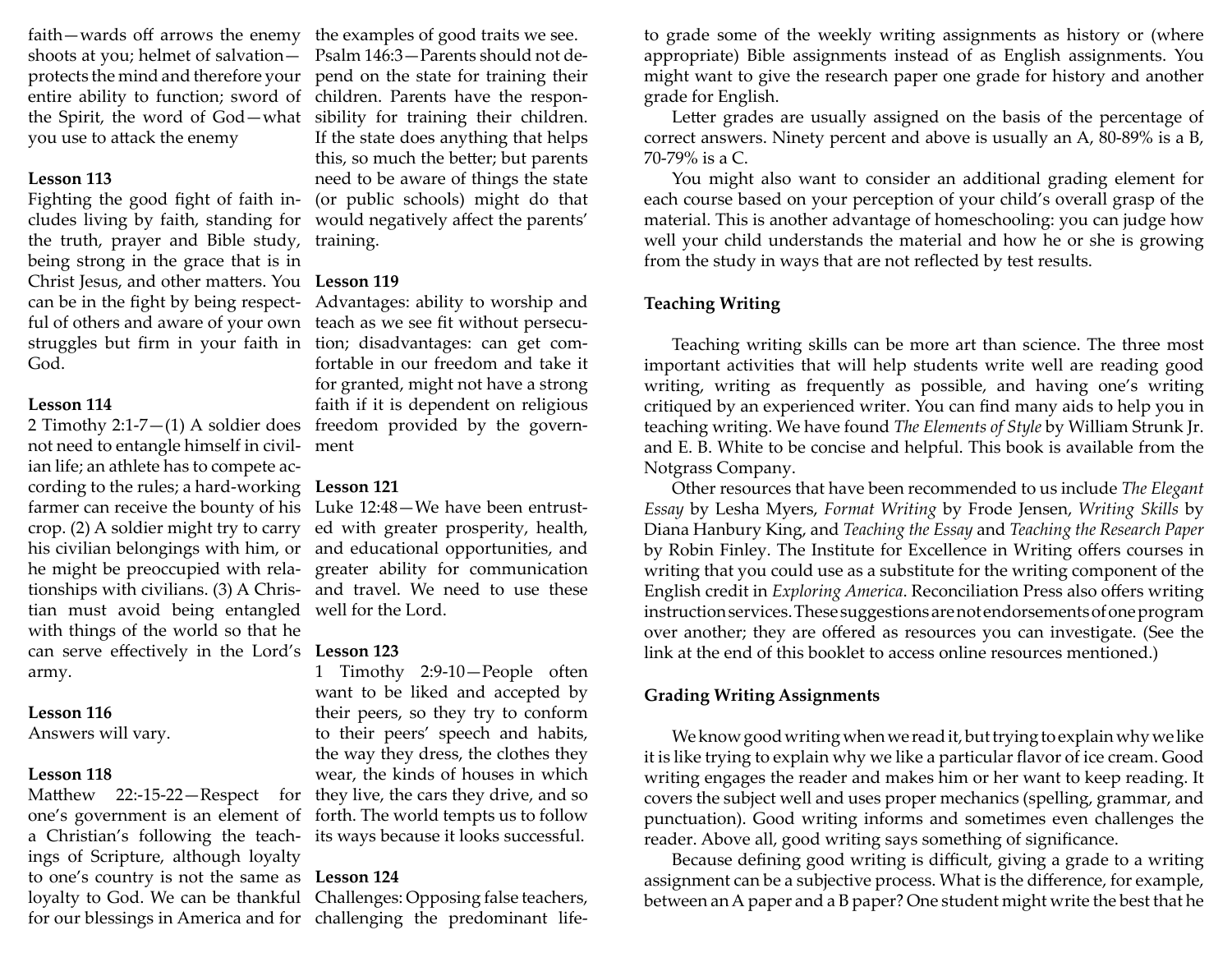or she can, and it still might not be as good as what another student writes with less effort. What grade should you assign to that first student's work? In addition, how can the grades you give reflect a student's improvement over the course of a year? After all, we hope that the student will be writing better at the end of the year than at the beginning.

Writing grades usually have two elements: one is mechanics and the other is coverage of the subject matter. Noting errors in spelling and punctuation is relatively easy. Misused words and awkward sentences may be more di ffi cult to detect. What is most di ffi cult to grade is how well the writer makes his or her point, the organization of the paper, and whether the paper adequately covers the topic.

Beginning with a grade of 100, you might want to take a point o ff for every misspelled word, punctuation error, or grammatical error. An awkward sentence might count two or three points o ff . A paragraph that does not flow well or have a clear purpose might cost five to eight points. You can also consider whether the paper is well-expressed but has mechanical errors as opposed to its being poorly expressed but mechanically good. We suggest not giving a grade on the writing assignment until the student finishes the final version of the assignment. Use the rough draft as a teaching opportunity. It is fair to have higher expectations later in the course.

You will probably find it helpful to have an objective person read one or more of your child's essays and give constructive feedback. You might also consider having your child take a course in writing under someone you trust. If your child does take such a course, you might want to skip the writing assignments in *Exploring America* for that period of time.

The website of the College Board, which oversees the SAT and CLEP examinations, has an Essay Scoring Guide, which its graders use. On their website, you can also read sample essays and see why those essays received the scores they did. The National Assessment of Educational Progress program of the Federal Department of Education has information available online about its writing assessment.

# **Maps and Timelines**

If you want map resources to supplement your study of *Exploring America*, consider *Uncle Josh's Outline Map Book* or *Uncle Josh's Outline Map*  Collection CD-ROM from Geography Matters. Other available resources are the *maps.com United States History Atlas*, the *Hammond Atlas of United States History*, and *U.S. History Map Activities* by Walch Education. Timelines of U.S. history are available from Geography Matters and other publishers. You might consider creating your own timeline in the format that works best for you, such as a chart, successive pages in a book, or a long sheet you can post on a wall.

10:5); remember that "The fear of **Lesson 107** the Lord is the beginning of knowlstudy of science believing that God loves us and is training us to matueternal and must be the standard.

### **Lesson 102**

Stay calm, be kind, and be confident in God, whether you understand the issue well or not. Your opponent Answers will vary. might be talking loudly to cover his own doubts.

### **Lesson 103**

Answers will vary. It seems that a Christian should know something about the basic issues involved to be able to state his beliefs and not let attacks go unchallenged.

### **Lesson 104**

Challenges include the acceptance of evolution, the denial of the inspiration and authority of the Bible, worldliness, rejection of Biblical morality and absolutes. Christians need to be strong in their knowledge of that they have a better way to live than what the world offers.

# **Lesson 106**

Answers will vary, but might include: Why does suffering exist? Why do innocent people suffer? **Lesson 112** How can an all-powerful God allow suffering to exist? How can a just God allow good people to suffer and bad people to get away with evil and not suffer?

edge" (Proverbs 1:7); approach the fering) is from the Lord because He created everything and His truth is rity. James 1:2-3—We should face Hebrews 12:4-11—Discipline (suftrials with joy because testing produces endurance, again helping us to mature.

### **Lesson 108**

### **Lesson 109**

We can live by faith even without all of the answers we would like to have about suffering. There is much we can know, and we can know enough to be saved and to live faithfully for the Lord, but we will not have all the answers in this life.

# **Lesson 111**

the Word and in their faith in God. peals on the basis of the Christian They need to show by their lives faith in the marketplace of ideas, The non-material weapons include learning, arguments, conviction, persuasive speech, and so forth. The battle is taking place when Christians train their children and others in the truth of Christ, in making apand so forth. It takes place in one's own mind when a person studies the Word and resists the arguments of Satan. Answers will vary on the last two questions.

God's armor: gird loins with truth gives solid foundation; breastplate of righteousness—defense against attacks on your heart and vital organs; feet shod with preparation of the gospel of peace—helps you get where you need to go; shield of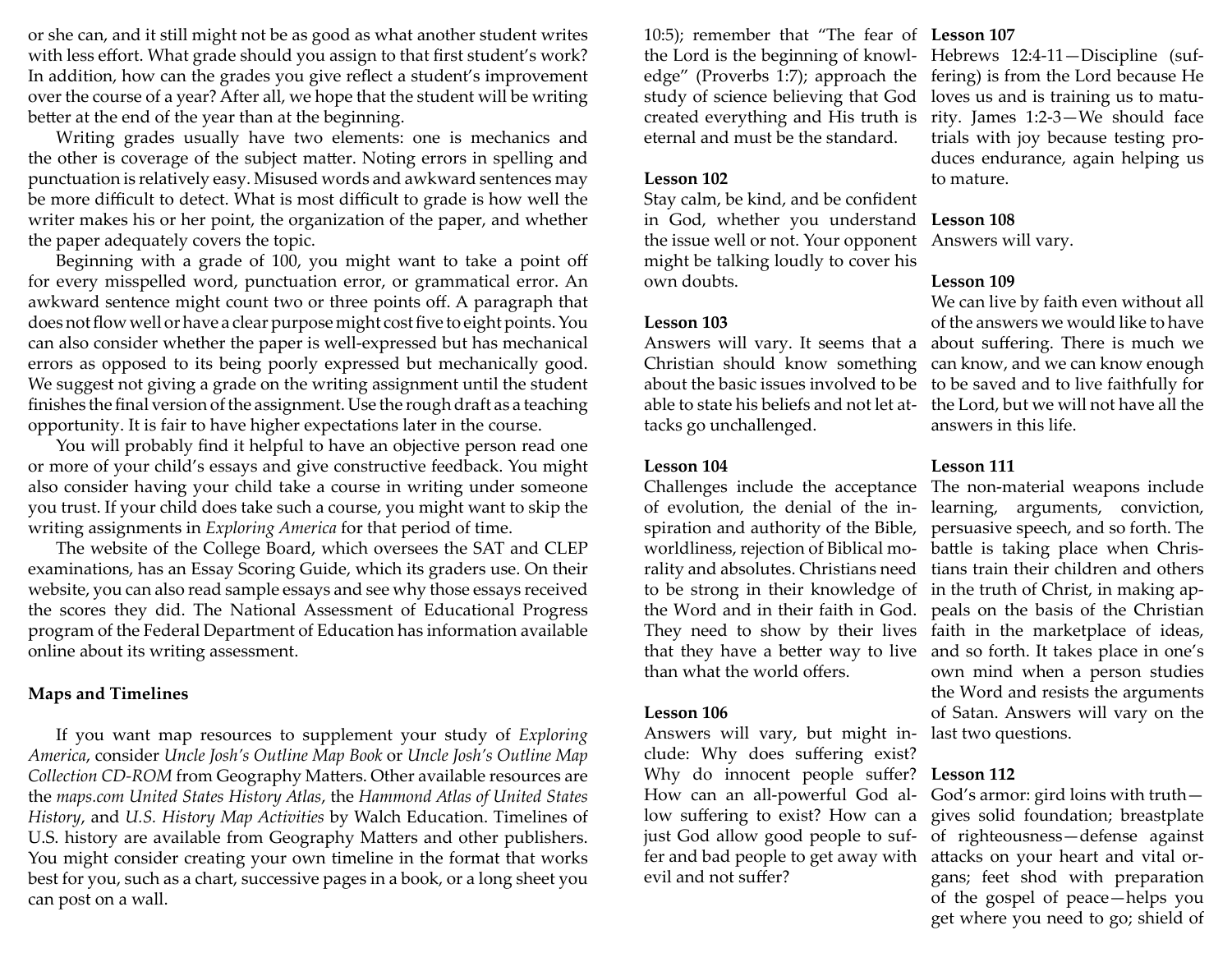and not society's standards.

2. Mark 10:23-25—Riches do not necessarily indicate God's approval. God sometimes allows people to acfollow God's will.

### **Lesson 84**

Matthew 25:31-46—The test is **Lesson 93** whether people have helped those in need whom they have had the opare not included (they are supposed trines, and deceptions of wealth. to equip us for doing the real work of service in Jesus' name).

### **Lesson 86**

gle against sin that he is well aware treated, and so forth. of. (3) His own giving in to sin

# **Lesson 87**

- 1. Through Jesus Christ
- the Spirit

deeds of the flesh

# **Lesson 91**

Central Bible doctrines—Wording **Lesson 98** and speci fi c Scriptures might vary somewhat, but should include ideas God-fearing Gentile and his houseabout Jesus and the gospel (pos-hold, and Greeks (or Gentiles), all sible passages include 1 Corinthians of whom were people that the Jews 15:1-5 and John 1:1-18), Scripture (2 disliked. Timothy 3:16-17), and Bible teachings such as faith (Hebrews 11:6) and **Lesson 99** as matters of opinion.

# **Lesson 92**

cumulate wealth even if they do not fl uence and ability to cerned about appearance, money, and power; the lives of Christians often look much like the lives of people in the world; and as a result help people change their lives has been diminished.

portunity to help. Church activities materialism, atheism, New Age doc-Some hollow philosophies and deceptions of men include pragmatism,

# **Lesson 94**

(1) No (2) He is referring to his strug-workers the way they want to be 1. Christian businessmen should be honest, kind, treat customers and

2. To set his mind on the things of job, they need to find another job or 3. By the Spirit putting to death the a job where they are treated wrong-2. Workers should do what is expected of them (and more!) and be honest and trustworthy. If they cannot work in good conscience in a work for themselves. Continuing in ly enables bad behavior by the employer.

The gospel spread to Samaritans, a

the Christian life (Mark 8:34-38). A Christ enabled people from various wide range of topics could be listed ethnic groups to see each other as one new kind of person: Christians.

# **Lesson 101**

The church has often conformed "Take every thought captive to the to the world in terms of being con-obedience of Christ" (2 Corinthians

# **Notes About the Literature**

These are the books that are recommended for the American Literature component of this course:

- *The Scarlet Letter (Hawthorne)*
- Narrative of the Life of David Crockett (Crockett)
- *Narrative of the Life of Frederick Douglass* (Douglass)
- *Uncle Tom's Cabin* (Stowe)
- *Company Aytch* (Watkins)
- Little Women (Alcott)
- *Humorous Stories and Sketches* (Twain)
- *Up From Slavery* (Washington)
- *In His Steps* (Sheldon)
- *Mama's Bank Account* (Forbes)
- *Christy* (Marshall)
- *To Kill a Mockingbird* (Lee)
- *The Giver* (Lowry)

We have chosen literature for the English component of *Exploring America* that we believe is upbuilding, literature that won't assault your faith or sense of decency. We intentionally excluded many novels that did not meet our criteria. Some of the ones we included have words or ideas with which you will be uncomfortable (as we are). We want to let you know about them in case you want to do some editing before your child reads the books or in case you want to substitute another book. You might want a parent to read a book aloud to the student and skip over inappropriate words. Our family has done that with several of these books.

However you decide to use them, we believe that the overall impact of these books for good outweighs the use of inappropriate words. A few of the books we recommend use the derogatory form of Negro, which we do not use or encourage but which was the cultural practice in the settings of those books. The editions listed below are the ones that are available from the Notgrass Company.

# *The Scarlet Le tt er* (Dover)

This novel begins with an act of adultery having already taken place. The book focuses on what happens in the community and with individuals as a result of that sin. There are no graphic scenes or uses of suggestive language.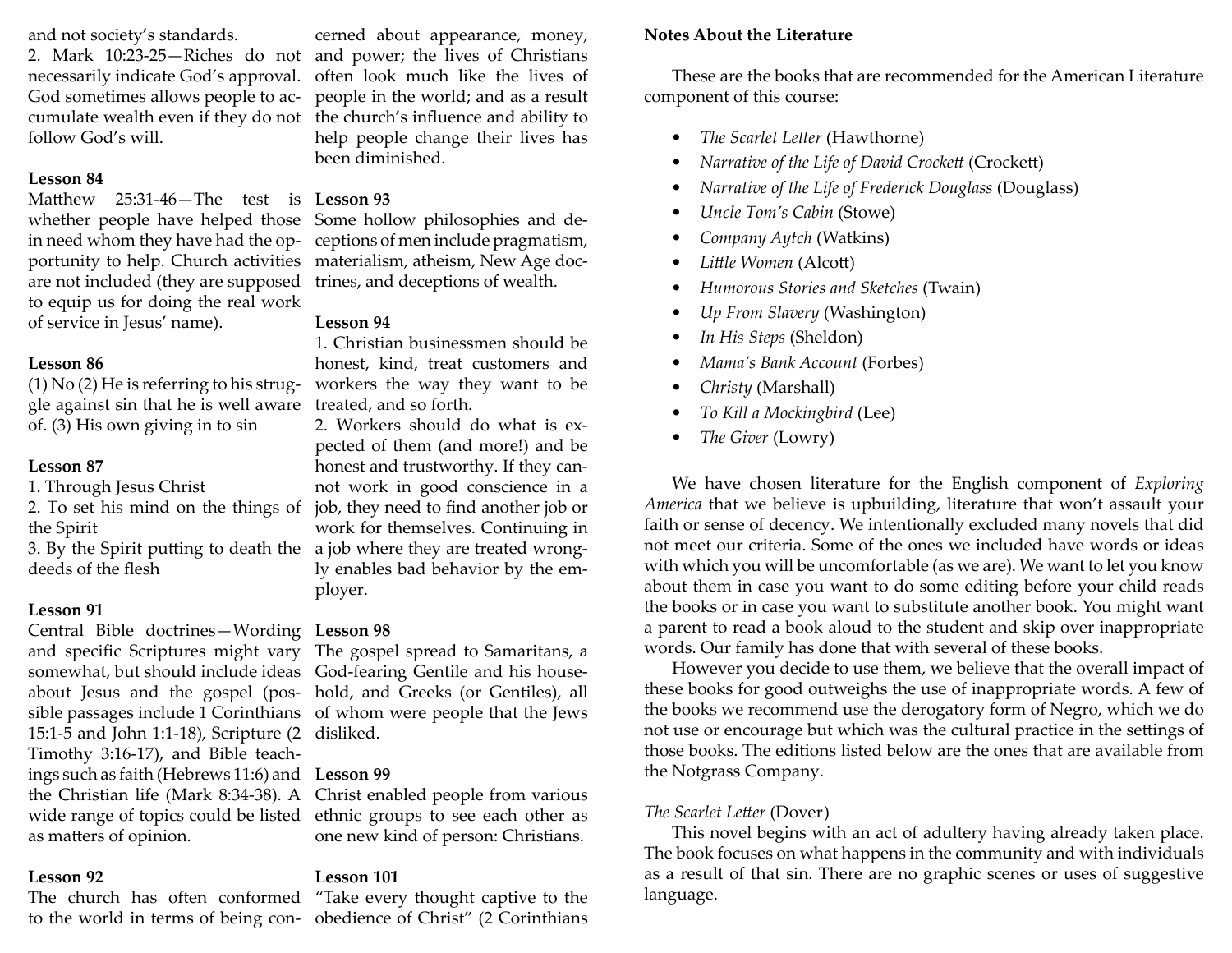*Narrative of the Life of David Crocke tt* (University of Nebraska)

- Pages 30, 42, 150, 153—references to drinking and getting drunk
- Pages 88-89, 105, 109-110, 122—graphic descriptions of the horrors of war
- Pages 39, 95—expletive used

# *Narrative of the Life of Frederick Douglass* (Dover)

- Pages 4, 15, 53, 56, 57, 58, 74—expletive used (some written as  $\mathrm{d}-\mathrm{)}$
- Page 31—reference to sexual exploitation of slaves

*Uncle Tom's Cabin* (Dover)

- The Lord's name or an abbreviation of it is used as an exclamation numerous times.
- The treatment that Tom receives at the hands of Simon Legree is quite brutal.

# *Company Aytch* (Touchstone/Simon & Schuster)

- Pages 16, 25, 39, 49, 64, 67, 72, 92-93, 103, 123, 157, 164, 166-169, 174, 204, 226, 234, 238—expletive or the Lord's name used as exclamation
- Page 75—suggestive joke
- Many of the descriptions of injuries and death in battle are quite graphic.

# *Christy* (Avon/HarperCollins)

• In Chapter 33 (pages 407-416), one of the characters relates an incident of sexual exploitation by a minister.

# *To Kill a Mockingbird* (Warner Books)

This book has several uses of the derogatory form of Negro, several uses of the Lord's name as an exclamation (especially harsh ones on pages 194 and 274), a few references to women as whores or sluts, and several instances of the h-word and the d-word. Other expletives or questionable topics are found on pages 5, 54-55, 128, and 161.

A key element of the latter part of the book is a white girl accusing a black man of assaulting her. *To Kill a Mockingbird* deals with difficult subjects such as racism, rape, and other sinful attitudes and actions. It helps readers understand the social environment in the South in the early 20th century, but it does so quite realistically. This is a good book for parents to read aloud to the family, or at least to discuss with their children.

# *The Giver*

This novel describes a community that appears to be perfect but in fact is not. There is a brief reference to a boy beginning to feel "Stirrings"

# **Lesson 64**

Acts 11:1-18—Jewish believers in Jerusalem did not like the fact that Peter went to uncircumcised men and it was all done by God's leading and so it had to be right.

# **Lesson 70**

Like Nehemiah, the Radicals had a clear goal they wanted to implement. **Lesson 77** On the other hand, the Radicals imposed their plan and did not try to gain the support of the people. They lorded it over the South by forcing their vision on the region.

# **Lesson 71**

The world defines success in terms of money, popularity, material accomplishments and possessions, fame, beauty, and sometimes athletic or artistic ability.

# **Lesson 72**

Opposite directions: able to own nature more, but able to go deeper in debt; able to communicate more rapidly **Lesson 81** and widely, but able to communi-Leviticus 19:9-37—with compassion, cate things that are not worth be-consideration, honesty, and love ing shared; able to heal people better, but also able to take more lives; **Lesson 82** able to travel more widely and more Isaiah 1:16-17 and Amos 4:1-3—seek rapidly, but often travel for selfish justice, defend those who cannot dereasons or no reason; able to own fend themselves, resist oppressing more clothes, but often clothes are the poor and needy immodest; other answers possible.

# **Lesson 73**

Answers will vary.

# **Lesson 74**

(1) transportation and travel—taking the gospel to more people; help-

ate with them. Peter explained that ogy—helping people have a better ing people (2) communication teaching the gospel to more people,<br>developing better Bible knowledge (3) medical and agricultural technolquality of life (4) the relative wealth of churches and Christians—using money to support evangelists and missionaries and to help the poor

Psalm 8—The name of God is displayed in creation. The heavens are the work of God's fingers. God created man to rule over the created world.

# **Lesson 78**

Psalm 139:13-14—Every human is knit together by God in the womb and is a wondrous creation.

# **Lesson 79**

Romans 1:20—God′s invisible attributes: His eternal power and divine

# **Lesson 83**

1. Isaiah 58:6-7—Helping the poor, homeless, and defenseless says that you care about them because God cares about them. Such actions say something about your character. We must be guided by God's character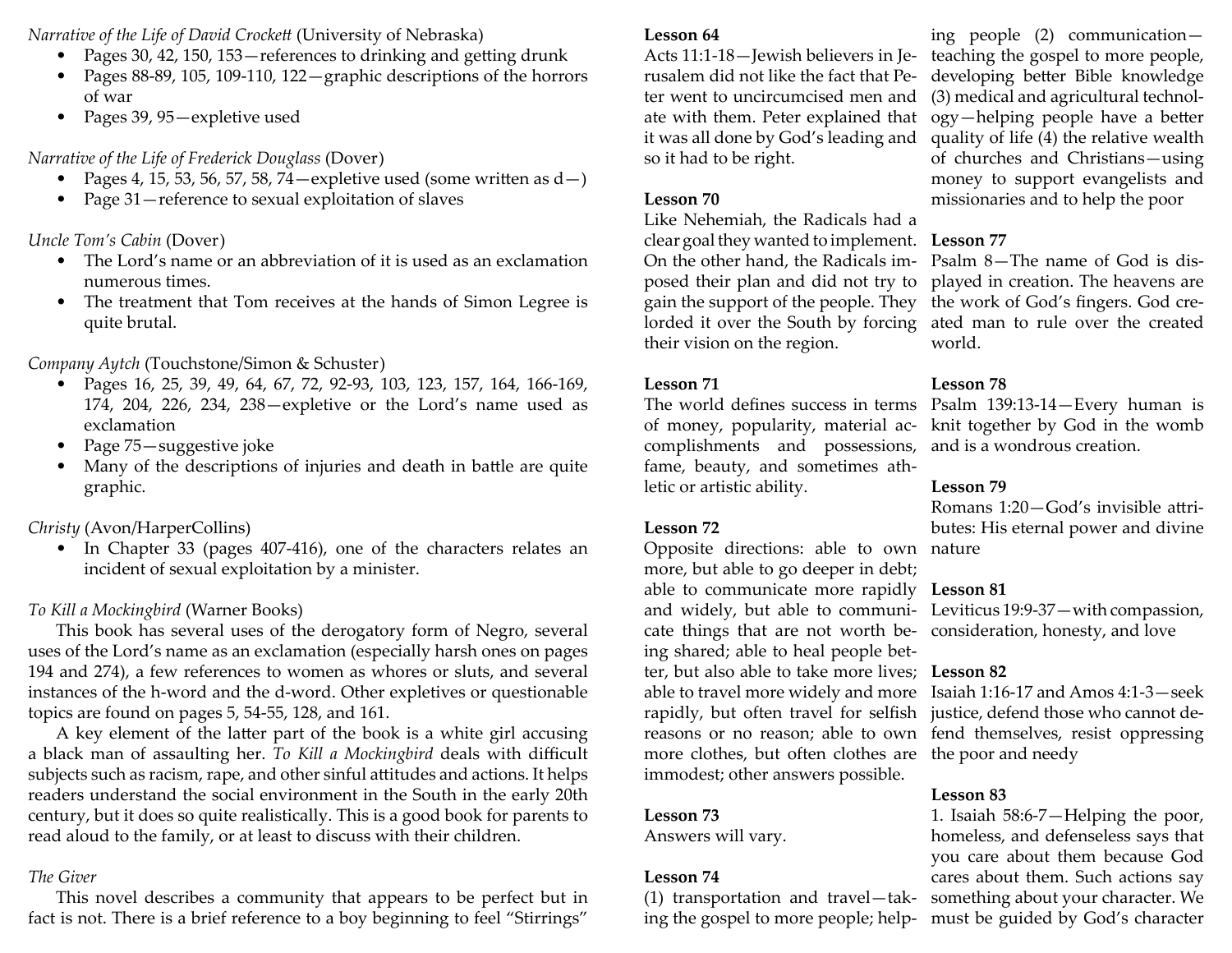that are not as obvious have vital **Lesson 58**purposes; the different parts help Good that has come from these wars: and support each other. (5) The way American Revolution—a country of love.

# **Lesson 54**

1. 1 Peter 3:7—Since men and women are different physically, emotionally, and in the way they think, husbands should accept these differtheir wives for who they are.

2. 1 Peter 4:10-11—Christians have di ff erent gifts, and they should use **Lesson 59** their gifts to honor God and to bless Answers will vary. others.

# **Lesson 56**

to think about.

# **Lesson 57**

In the Old Testament, God some-**Lesson 62**of a day in which war would cease believed Jesus was innocent. (for instance, Isaiah 2:4). Jesus spoke of turning the other cheek and lov-**Lesson 63** pattern for life primarily from the Holy Spirit and were baptized. New Testament.

ences, appreciate them, and cherish terrorism—the killing of innocent was begun that offered religious freedom; World War II—aggression and killing were stopped and a zeal for missionary work was ignited; Vietnam—the U.S. learned that its power had limits, and some in Vietnam became Christians; war on people has been resisted.

# **Lesson 61**

These questions might be difficult well-respected in the community. to answer since they involve using He showed humility in that he did principles from Scripture that do not consider himself worthy enough not directly address the issue. The to go to Jesus or for Jesus to come to questions are, however, good ones his house. Jesus said that the centu-Luke 7:2-10—The centurion was rion showed greater faith than any Jesus had seen in Israel.

times commanded Israel to go to Luke 23:47—The centurion at the war. However, the prophets spoke cross praised God and said that he

ing one's enemy (Matthew 5:39, 44). Acts 10:1-48-(1) Cornelius is de-Paul urged prayers for government scribed as a devout, God-fearing leaders so that people could live in man who helped the Jewish people peace (1 Timothy 2:1-2). God was ac-and prayed to God continually. (2) complishing His will for the nation Cornelius fell down and worshiped of Israel, while Jesus was speaking Peter and said that he was waiting of interpersonal relationships. The to hear all that Peter had been comsituations are not directly parallel. manded by the Lord. (3) Cornelius As Christians, we should take our and the others listening received the toward a girl, and this is handled by his parents giving him pills. Older persons are "released," and this is found to mean that they are euthanized. The father of the main character is a nurturer of newborns, and he is found to have taken the life of a baby that is not thriving.

# **Alternate Literature Selections**

If you choose not to use one or more of the books that we suggest for this curriculum, here are some other titles for you to consider:

- Instead of *The Scarlet Letter*, you might use *Calico Bush* by Rachel Field. This 1932 Newbery Honor book is set in northern Maine in 1743.
- Instead of *Narrative of the Life of David Crockett*, you might use one of James Fenimore Cooper's novels.
- Instead of *Narrative of the Life of Frederick Douglass*, you might use *Carry On, Mr. Bowditch* by Jean Lee Latham. This 1956 Newbery Medal book is an historical novel about the career of an American who developed important navigational tools.
- Instead of *Company Aytch*, you might use *Across Five Aprils* by Irene Hunt. This 1965 Newbery Honor book is set during the Civil War.
- Instead of *Little Women,* you might use *Looking Backward* by Edward Bellamy, which is described on page 438 of the curriculum.
- Any of the *Little House* series by Laura Ingalls Wilder would be excellent for learning about life on the American frontier in the late 1800s.
- *Sgt. York: His Life, Legend, and Legacy* by John Perry is a good account by a Christian writer about the World War I hero's entire life. The book contains two curse words, both in quotations by people other than York.
- Instead of *To Kill a Mockingbird*, you might use *Roll of Thunder, Hear My Cry*, by Mildred Taylor. This 1977 Newbery Medal book is set in Mississippi in the 1930s.

# **Ideas for Teachers of Co-ops, Tutorials, and Other Groups**

How you use *Exploring America* will depend on your goals (for instance, whether you are trying to cover all three credits) and how long you are with the students each week.

*Survey*. You might present a quick survey of the key points from each unit. This could help students who haven't known quite how to fit it all together. You could ask a thought question or two from each lesson in the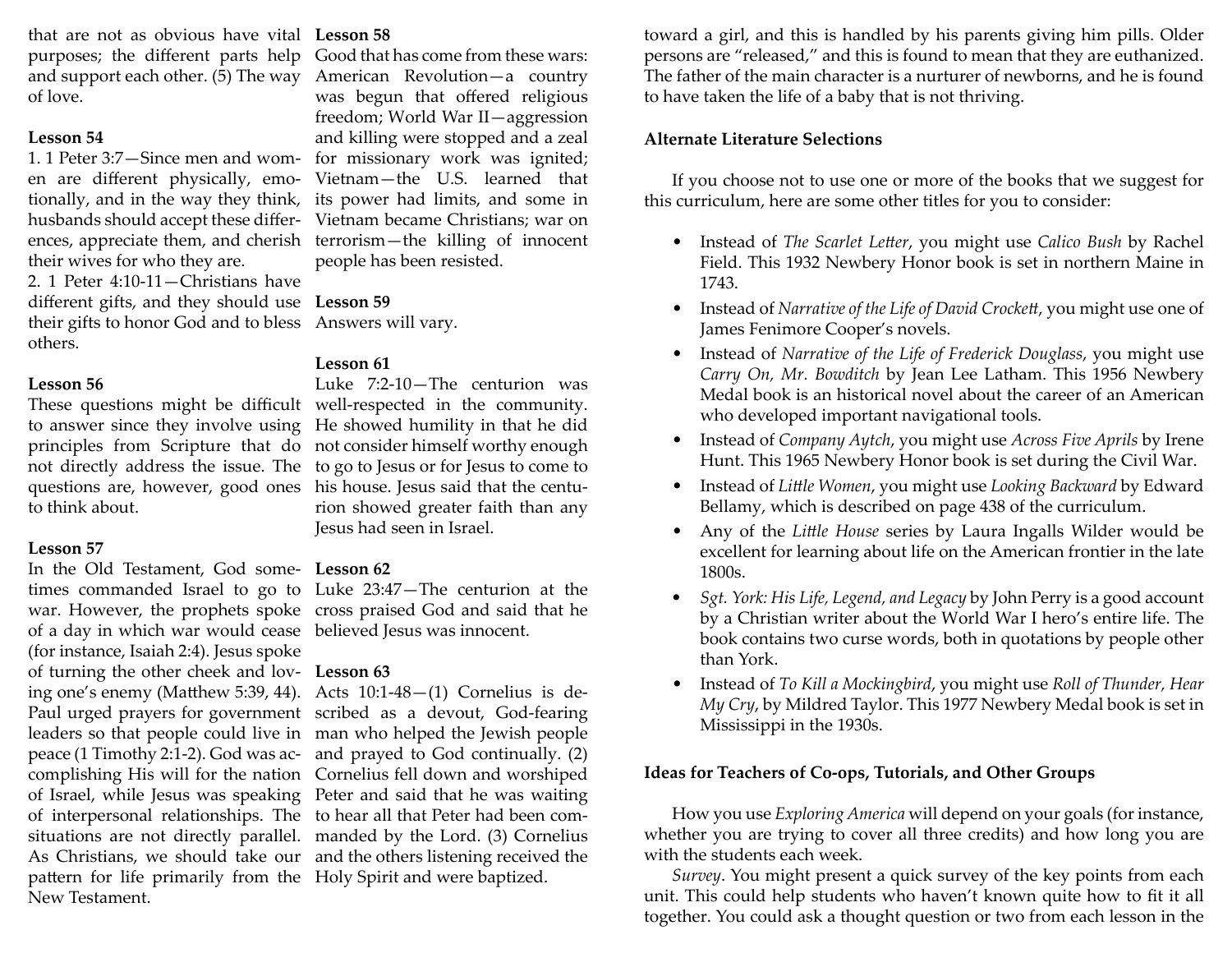unit to prompt group discussion. Look at the quizzes to get ideas about the major points.

*Student Discussion*. You can give the students time each week to ask questions or share new insights they have gained from the previous week's lessons and reading. It would be a shame to have a student struggling with a question that you could answer or bursting with excitement over a new idea, only to miss the opportunity for a teachable moment because of your pre-planned agenda. This will help to keep students from getting frustrated or falling behind, and it will allow them to see the relevance to their lives of what they are studying. Let them know how excited you are to be studying American history. Your excitement may be contagious!

Literature. Try to help the students connect emotionally with the literature. History is not just facts; it is the story of the lives of real people. Can they, for instance, identify at all with the struggle that blacks have faced in America? How did a particular book, poem, or story make them feel? How does the literature help them to be sympathetic to the lives of other people in America today?

*Bible Study*. Be sure to leave time to discuss the Bible study lesson. In many ways this is the most important part of the entire curriculum since it relates the academic subjects to our spiritual lives. How we understand the past affects how we live in the present. You are helping to shape the worldview of your students. How are the students becoming better people, better citizens, and better Christians by studying this material?

*Public Speaking*. You might have a student read a speech aloud from *American Voices* and then discuss its impact on the listeners, or you might schedule a debate on some topic. Your students could also read their essays to the group.

*Research*. You might assign students to do additional research on people mentioned in a unit, as a way to make the history narrative more personal.

*Field Trips*. By all means, if you are in a position to do so, schedule a field trip to an historic site (ideally, with the parents coming also). This will help history come alive more than just about anything else you could do.

Thank you for choosing *Exploring America!* We hope that using this curriculum will be a positive experience for you and your student. May God bless and guide you in it.

# **Lesson 46**

Philippians  $3:2-11-(1)$  Answers might include: right family, right nationality, hard worker, good reputation, right educational background, appearance*,* financial status. (2) **Lesson49** They are shallow because they do not deal with the inner person and they are all subject to perishing. They are not things that God considers important.

### **Lesson 47**

Luke 16:19-31—We can avoid living for self and our own comforts. We can realize that the opinions of others can change. We can understand the passing nature of everything in this world. We can devote ourselves to seeking what is important **Lesson 51** to God.

### **Lesson 48**

John  $19:10-11-(1)$  Pilate appeared to have more power than Jesus, but various gifts to serve others. Jesus had a relationship with God. (2) At the time, Caesar had more **Lesson 52** earthly power and more followers. (3) We now see Jesus as more successful because His cause continues while the Roman Empire is gone. Rome existed for worldly power, which is passing, while Jesus lived Not to cause a brother to stumble. for eternity.

# **Lesson 49**

1. Economic success in America led relatively minor matters. to inequality between rich and poor, the rich using workers for their own gain, pressures to succeed financially, and leisure time that was sometimes spent in sinful activities.

2. Immigrants might have come to define success as achieving the

American way of life (socially and economically), although some probably de fi ned it in terms of personal, political, and religious freedom.

1. Economic success in America led to inequality between rich and poor, the rich using workers for their own gain, pressures to succeed financially, and leisure time that was sometimes spent in sinful activities.

2. Immigrants might have come to define success as achieving the American way of life (socially and economically), although some probably de fi ned it in terms of personal, political, and religious freedom.

Romans 12:3-8. (1) An attitude of humility. (2) An analogy of the body. (3) We can recognize and honor the differences among us as we use our

Romans 14:1-23: (1) Accept those who have different opinions. (2) Different opinions about eating meat and observing special days. (3) All Christians answer to the Lord. (3) (4) We would be more likely to accept those who have different ideas and not be so quick to divide over

# **Lesson 53**

1 Corinthians 12-13: (1) The Holy Spirit. (2) For the common good, or to build up one another. (3) An analogy of the members of the human body. (4) All are necessary; the parts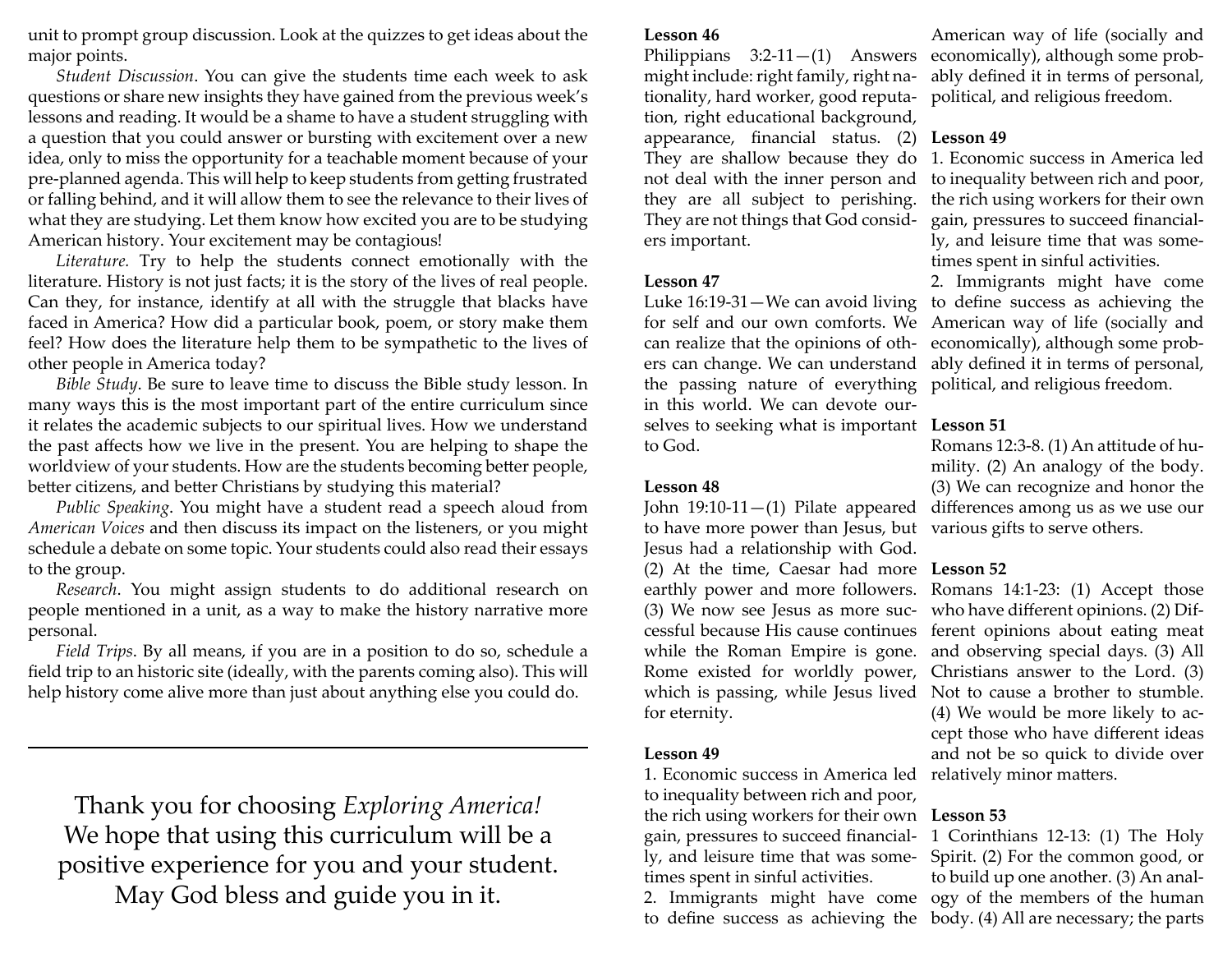### **Lesson 36**

1 John 2:23—Perhaps they think that that the modern age should have more modern answers; perhaps they have seen failings in how Christianity has been practiced and feel a need to look elsewhere; perhaps they pridefully want to be "in the know" **Lesson 41** as part of a new thought world.

### **Lesson 37**

2 Corinthians 10:12—It is attractive tect the country. because it is comfortable and can 2. The song combines faith in God change as we change. If man is our with patriotic feeling. standard, we will always be right! It is dangerous, however, because one **Lesson 42**of society change; and we would and love wind up saying that some things are right which are actually wrong and **Lesson 45** vice versa.

### **Lesson 38**

to control other people.

# **Lesson 39**

and His Word.

# **Lesson 40**

Christianity is old-fashioned and cannot create a perfect community. (1) Because people are sinful and (2) In the early church, people were more concerned about giving than about getting. They did not have man's rules imposed on them.

1. Thankful for America, its past, its natural beauty, the blessings it offers; offers a prayer to God to pro-

person cannot see clearly enough to Attributes of God: Creator of the set everyone's standard; standards universe; Giver of life, hope, truth,

Matthew 24:36—We find it difficult shame of scrapping the *Constitution*; to trust something that we do not Thoreau appealed to anger at slavery. know or do not have a grasp of. 2. Appeals to reason: Webster We like to have inside information. showed the illogic of nullification; Sometimes a person who tries to set Holmes showed how scrapping the the date wants to sell something or ship didn't make sense; Thoreau 1. Appeals to emotion: Webster appealed to fears of a difficult future in the U.S.; Holmes appealed to the showed the inconsistency of opposing slavery but accepting the fruits of slavery.

Hebrews 13:9–(1) Some people 3. How is each effective: Webster find it hard to accept that Christ is would be effective for people with a the single answer. Certain aspects of sense of history; Holmes would apother systems are attractive to some peal to people with pride in history people. (2) We can avoid being en-and the Navy; Thoreau was appealticed by knowing the Bible well and ing to those concerned about justice. grounding our beliefs firmly in God 4. Which is most effective: answers will vary

# **Answers to Questions in Lesson Assignments**

These are answers to the questions posed in the assignments at the end of lessons in the *Exploring America* text. Most of the questions are part of the Bible assignments. If you are using the optional *Quiz and Exam Book*, these answers are also given in the *Answer Key*.

# **Lesson 4**

1. Europeans should have had their 3. Answers will vary. awareness raised about other people they had not known about who **Lesson 8** needed to learn about Christ. They 1. To show them kindness and interworld was much bigger and more and also to teach them the gospel complex than they had thought. conquer lands in the western hemi-speak, in showing kindness to othsumed.

have shared ways that were im-impact on unbelievers. provements over what the Native Americans knew.

Europeans.

# **Lesson 6**

The medieval Catholic Church had elaborate cathedrals, a hierarchy of leadership, and great political power.

# **Lesson 7**

1. They had many rules about washing hands and dishes. Another tradition violated God's commandments They had to return to following by saying that people could dedicate God's Law and they had to reresources to God rather than help store the observance of the Feast of their parents.

2. Answers will vary.

also should have realized that the est, to be good examples of Christians, 2. Europeans did not have a right to world in the way they dress and sphere. This was something they as-ers, in what they watch and read, 3. Europeans did not have the right can hope that demonstrating a betto impose their way of life on Native ter way of life (from the heart, not Americans, although they should just for show) will have a positive 2. Chrstians can be distinct from the in having more joy and peace. We

# **Lesson 10**

4. If European Christians had shown 1. Membership in the church is a a willingness to accept and learn result of one's being a Christian. from Native Americans, the Native Church can become a social activity Americans might have been more when people are concerned about willing to learn the gospel from the being seen at church, how they are dressed, or only concerned about being with their friends.

2. Christians and church leaders should approach such people lovingly (Galatians 6:1) and teach them the truth. If they will not submit to such teaching, the process of Matthew 18:15-20 should be followed.

# **Lesson 14**

Booths.